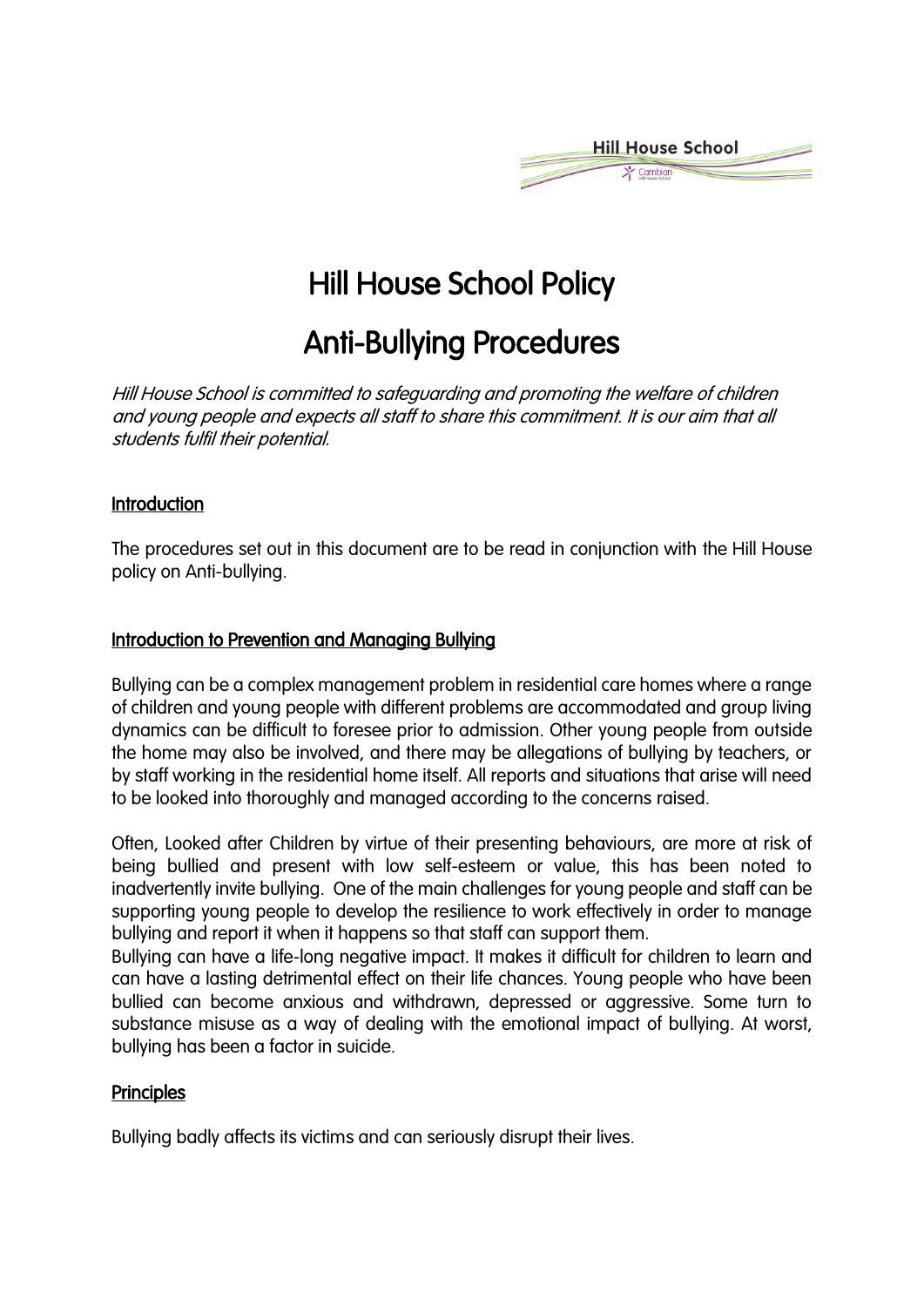All young people have an absolute right to be cared for and educated in a safe and secure environment and to be protected from others who may wish to harm, degrade or abuse them.

All young people have a responsibility to modify their behaviour so they do not infringe the right of others to be safe and secure.

There is no justification whatsoever for bullying behaviour and it should not be tolerated in any form, including name-calling. Differences of race, religion, gender, sexual orientation and ability are absolutely repudiated as reasons for bullying.

Bullying behaviour is a problem for both the bully and the victim and should be addressed in pro-active and constructive ways, which provide opportunities for change, growth and development for the bully and victim alike.

It is wrong to deal with bullies in an oppressive (bullying) way as this merely reinforces the belief that "might is right".

The effective management of bullying is an adult responsibility. Best outcomes are achieved if carers, parents, education staff and placing social workers all work together to develop strategies to keep victims safe and deter bullying behaviour.

Information about policies and procedures in relation to bullying should be readily available in 'user friendly' form to young people and their parents / carers.

## Signs of Bullying and Staff Awareness

The term 'bullying' is commonly associated with acts of violence, but non-physical bullying is experienced by most pupils at some period. All staff must be alert to the signs of bullying. These may include:

- Truancy / school refusal / poor performance
- Changing route to school every day
- Bed wetting / soiling / nightmares / sleep problems
- Anxiety attacks; fear of going out; being left alone
- "Losing" property / having clothing or stuff destroyed
- Arriving home hungry (dinner money "taxed")
- Unexplained bruising / frequent "accidents"
- Poor peer relationships
- A tendency to be aggressive and bully others
- Unexplained / psychosomatic illnesses (stomach / headaches)
- Obsessive washing / stop eating (smelly/fat kids)
- Self-harming
- Children who are generally isolated and excluded
- Children who receive lots of negative attention (allegedly in fun)
- Unhappy, distressed and withdrawn children
- Substance misuse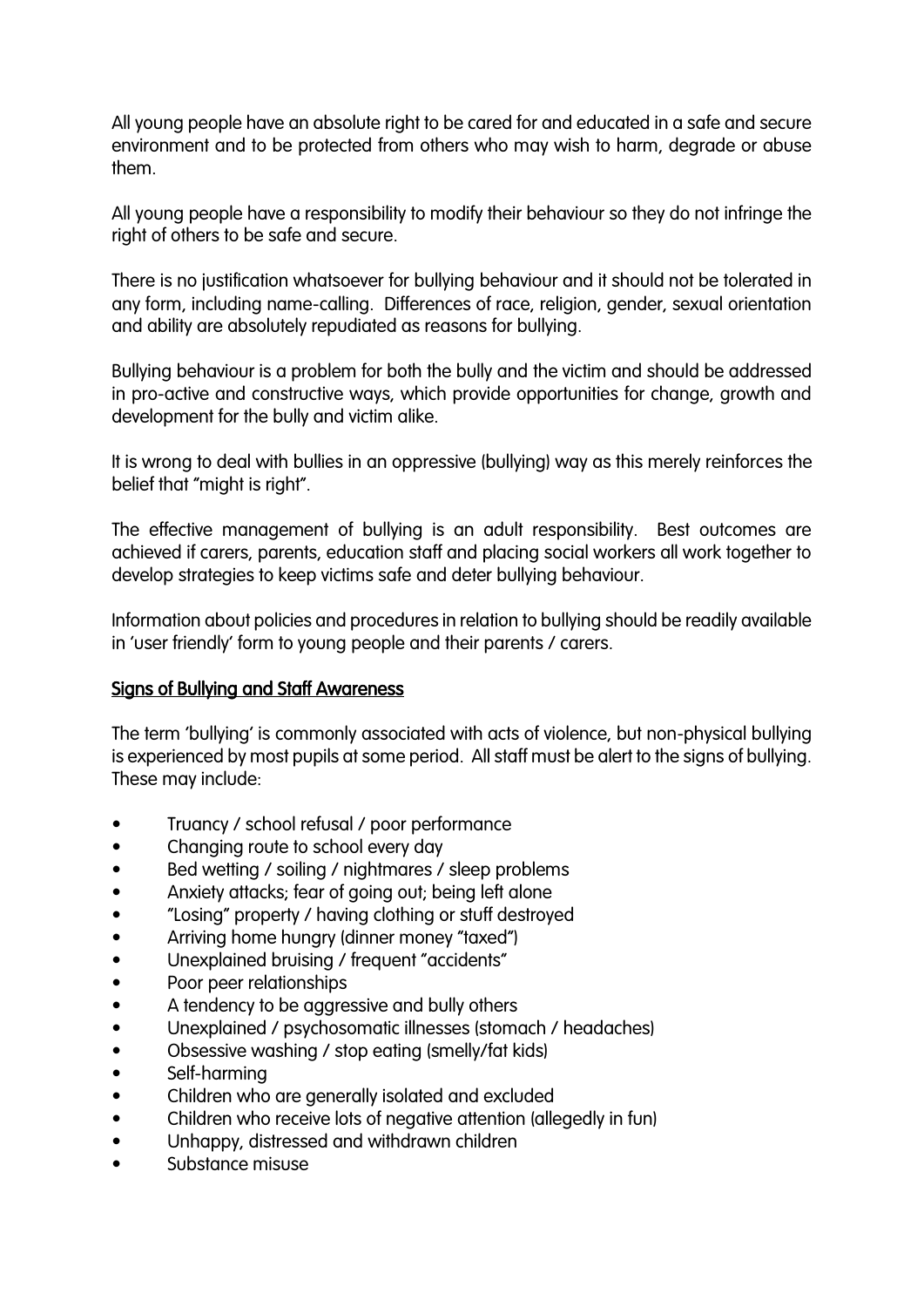#### • Carrying a weapon

### Countering Bullying

All young people need to be aware that staff / carers want to be informed of any incidents of concerns and that action will be taken when bullying is reported.

All staff / carers working with young people will be made aware of the issue of bullying and the need to apply the policy of 'zero tolerance' consistently when incidents of bullying are witnessed or reported. Staff / carers will reinforce the message to young people that bullying is unacceptable and will take positive action to prevent and control it.

The subject of bullying will be raised at both group and individual level. Young people will be given an opportunity to discuss the issue of bullying in group meetings (residential) and be invited to contribute ideas to how the 'zero tolerance' policy can be implemented. At the individual level young people who are felt to be at risk of bullying (or have suffered bullying in the past) will be offered additional support and guidance. Those young people who have bullied others will be given advice and support and provided with strategies to enable them to bring their unacceptable behaviour under control to prevent further incidents. Risk management plans will be completed and regularly reviewed for effectiveness on both victims and perpetrators of bullying.

It is acknowledged that there are particular times in the day when young people may be more vulnerable to bullying – breakfast, travelling to school, at the end of the school day and bedtime. Arrangements will be made to ensure that at such times adequate supervision is available to reduce the risk of bullying incidents. Risk assessments on mobile phones should outline the potential cyberbullying risks for each individual and all young people should be monitored closely following texts, messages which may have upset them. Young people should also be monitored closely when using the computer with regular sessions and home meetings outlining what forms bullying may take and how to address and report this.

Also there are locations about the setting in which incidents of bullying are more likely to occur (leisure areas, games rooms, shower rooms, bathing areas) and again arrangements will be made to ensure that they are properly supervised and young people's access to them is appropriately managed.

Young people will be encouraged to talk to staff / carers about incidents of bullying which they experience or of which they may be aware. In these situations staff / carers will respond positively, take the expression of concern seriously and ensure the matter is thoroughly investigated.

Others who believe young people are being bullied or are bullying others will be encouraged to talk to staff / carers about these concerns. Again the expression of concern will be taken seriously and investigated thoroughly.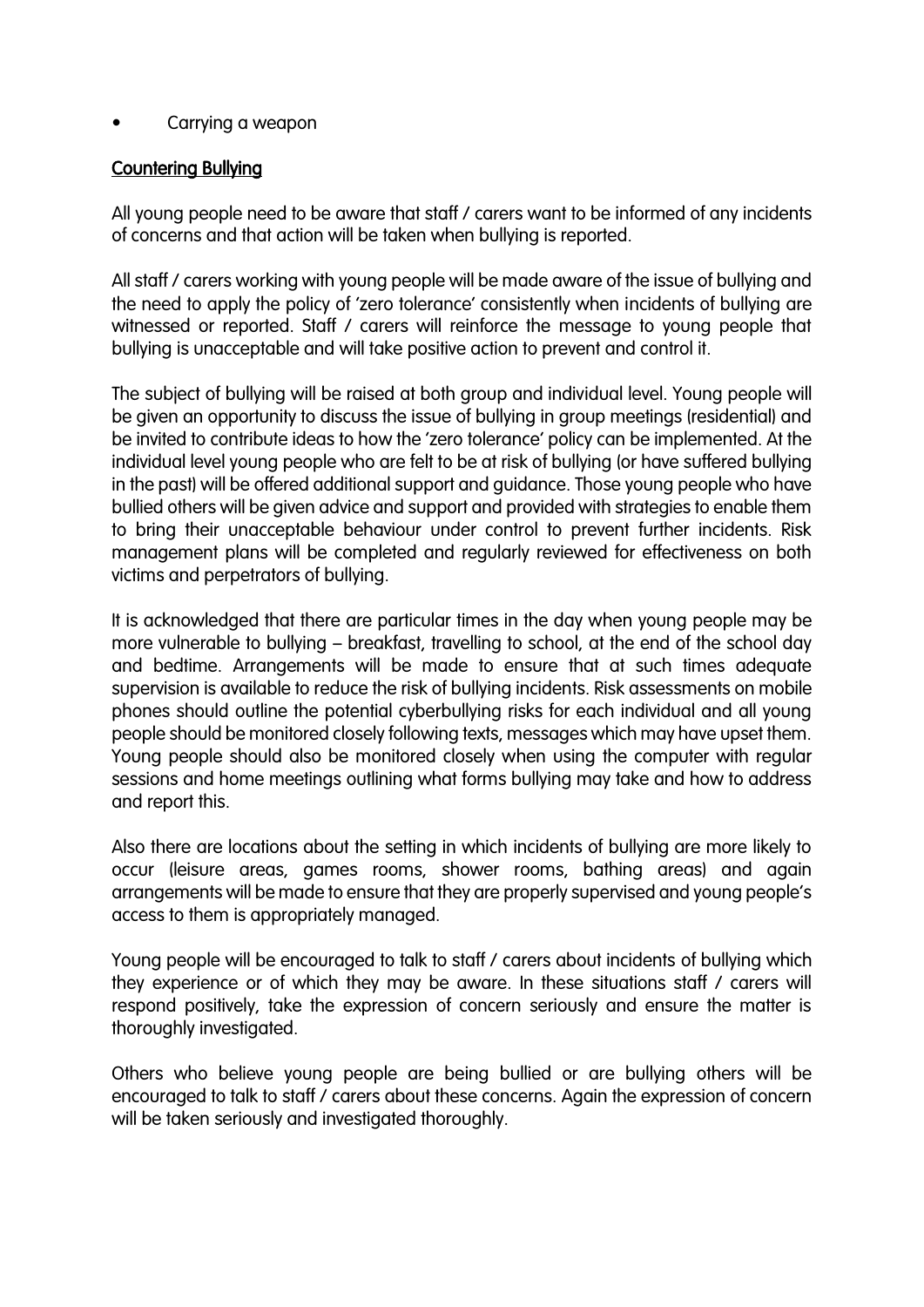All of these proactive strategies operate within an ethos founded on equality, fairness and respect for others. In order to help young people learn and develop appropriate responses to others, all staff / carers at all times will treat each other (and young people, parents/carers and other professionals) with courtesy and respect and will model appropriate and acceptable behaviour.

Staff and young people living in the home should 'sign up' to an Anti-Bullying contract; if this is done at the point of admission, it gives a strong message about the culture and ethos of the home and makes everyone aware that bullying will not be ignored or tolerated.

It is particularly important that policies and strategies are developed and implemented to deal with bullying as it affects the children in residential care. It is also important that the policy on countering bullying is reviewed frequently with Staff and children and includes information on bullying by Staff and bullying that may occur elsewhere in the home and includes different aspects of bullying.

Training should be provided for staff in awareness of, and effective strategies to counter, bullying.

Many of these children have already experienced emotional abuse which has led to them being Looked After. Many also have psychological, emotional or behavioural problems related to the circumstances surrounding their admission to the home.

Bullying must be effectively addressed in order to achieve this aim, therefore the policy should be available and known to Staff and children, and should be implemented, monitored and revised where necessary

## Pro-Active Prevention and Management of Bullying

The subject of bullying should be an open one and there should be regular discussion held around the topic so young people are aware that staff / carers understand the nature of the problem. As such:

- Bullying should be discussed at both young people's meetings and staff meetings (residential)
- Discussions about bullying should be held informally over dinner, watching TV, during activities etc.
- Placement plan sessions and risk management plans should take place / be completed with those where there are concerns around bullying behaviour or being bullied
- Young People should be told that bullying behaviour will not be tolerated and will be managed in a timely manner
- Although it will be necessary to involve the police in some serious cases, it may be valuable to involve the police/PCSOs in other aspects of your anti-bullying work e.g. explaining to young people how bullying behaviour may constitute crime.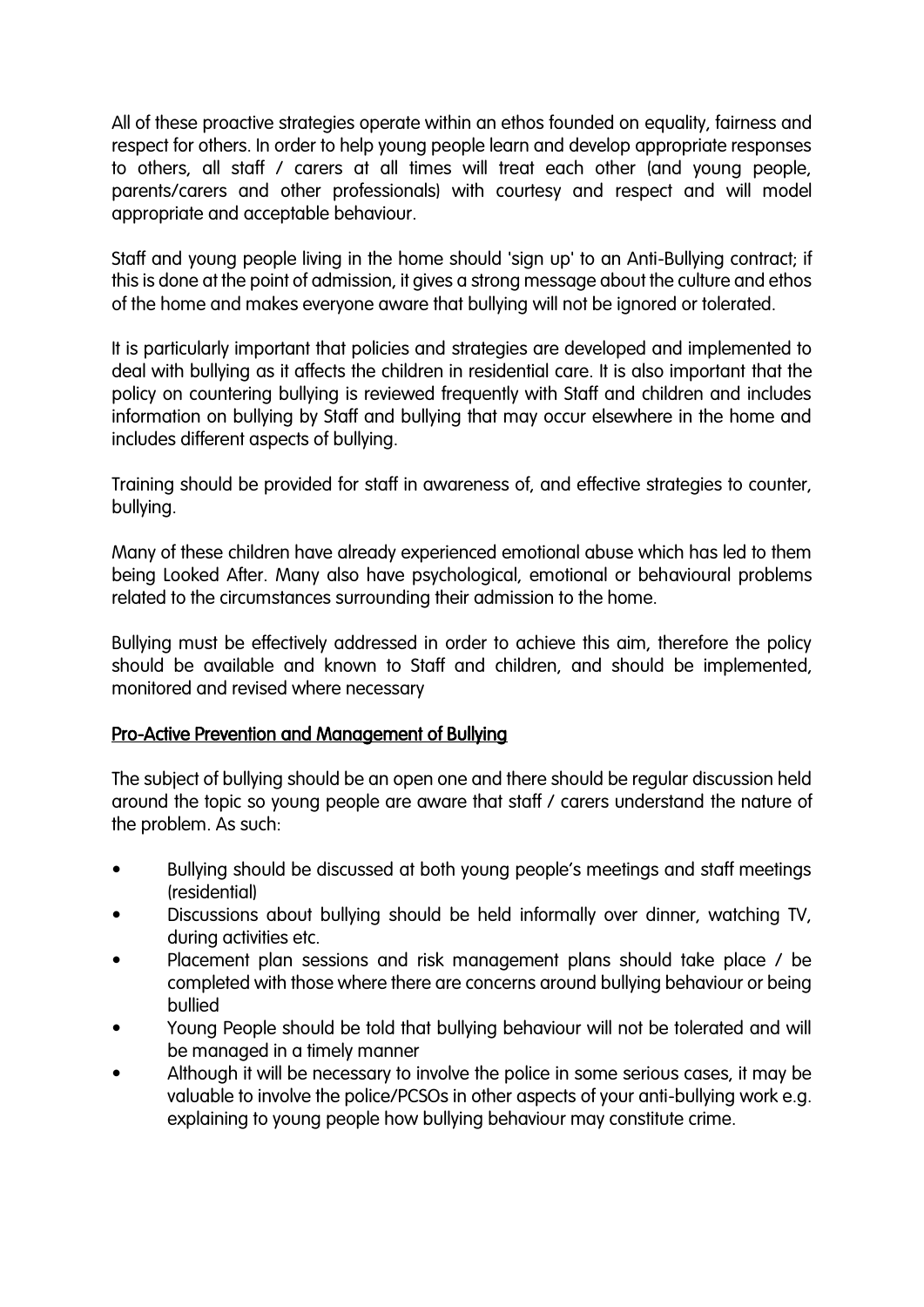There should be posters up on the wall in the home (residential) detailing the steps that are taken by the home when an incident of bullying is either witnessed or disclosed, which may include:

- Opportunity to complain offered
- Meeting with the alleged victim to ascertain details of the behaviours
- Meeting with the alleged perpetrator of the bullying behaviour to raise concerns and discuss the homes zero-tolerance stance on bullying
- Increased supervision, where feasible, around the alleged bully and victim
- Involvement of Homes, Key-workers, Social Workers, Education staff, Parents (if applicable) and any significant others
- Potential consequences for the bully (separation plans, not earning rewards through the behaviour management system etc.)

Staff / carers should generally be observant around the home and report / record any concerns no matter how small they may seem.

Staff / carers should look for patterns in the child's behaviour to see if there is any indication of bullying / being bullied.

The residential homes staff should use young people's questionnaires to find out about bullying if it is not witnessed or disclosed.

All young people should have access to an independent visitor with whom they can share any concerns.

In children's homes, there should be numbers available on the walls in the phone area / dining room / games room should young people wish to share bullying experiences externally (i.e. Childline, Kidscape etc.)

Develop and share information packs with the young people, so they also become aware of the types of bullying behaviours and the impacts of bullying on both the bully and the victim alike.

The Manager should consider whether there are any specific training needs for the home in question such as cyberbullying.

#### Incident Management

The organisation will take firm and decisive action to deal with any incident of bullying, which is witnessed by or reported to any member of staff / carer.

Bullying behaviour may involve criminal offences such as assault, theft, criminal damage, harassment offences, the misuse of communication offences, hate crime offences or sexual offences. Where bullying is particularly serious or persistent, it may be necessary, in order to protect the victim or get the bully to change their behaviour, to involve the police in dealing with offences that have been committed. The Manager/on call should make the decision as to whether to involve the police.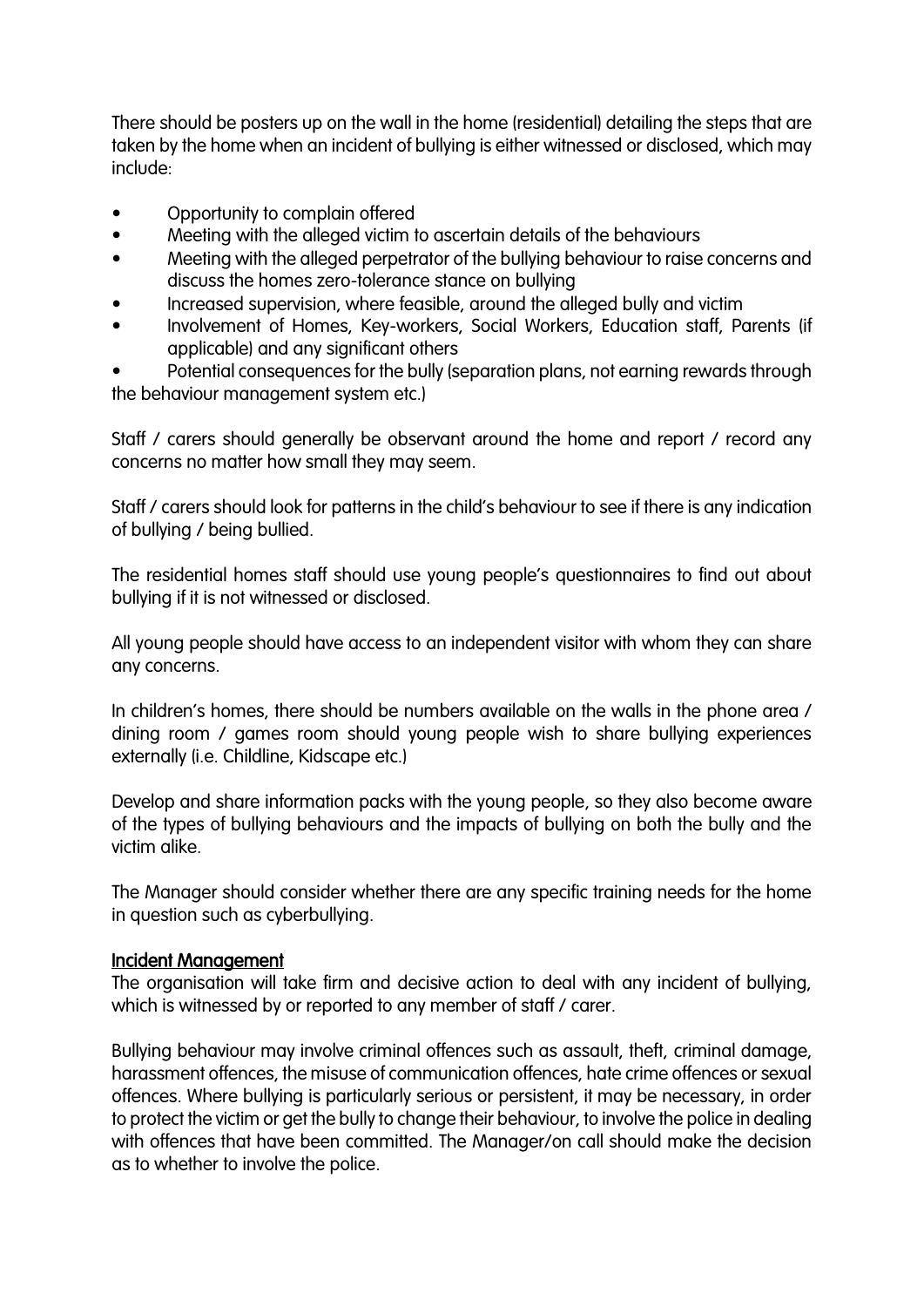## Post Incident Responses - For the Victim

Staff / carers will offer a positive, sympathetic and supportive response to young people who are the victims of bullying. The exact nature of the response will vary according to the particular needs of the young person and may include:

- Immediate action to stop the incident and secure the young person's safety
- Talk to the young person, get the full story, listen to what's actually being said and empathise with how the behaviour has made them feel
- Reassure the young person they were right to tell you
- Explain to the young person the steps that will now be taken
- Reassurance that the victim is not responsible for the bully's behaviour (i.e. no justification for bullying)
- Strategies to prevent further incidents
- Support young people to learn and practice the skills of assertiveness so they can become more able to resist negative peer pressure.
- Practice assertiveness
- Help the Young Person with simple responses to the most frequent taunts, support them with strategies to help them resolve conflicts before relationships are damaged or ill feelings escalate.
- Inform all staff / other carer / supervising social worker and implement extra supervision / monitoring (where applicable)
- Ensure all information is recorded onto a bullying form, and placement plan if applicable
- Informing parents / social workers / teachers / significant others
- Adult mediation between the victim and the bully (providing this does not increase the victim's vulnerability)
- Arrangements to review progress
- Cyberbullying can be traced and tracked to find proof of the bullying, so it becomes less of a question about one person's word over another.

#### Post Incident Responses For the Bullying child

Staff / carers take bullying behaviour very seriously and will adopt a supportive, pragmatic, problem solving approach to enable bullies to behave in a more acceptable way. The use of punishment is not helpful in managing this problem, but the positive use of consequences can be useful in demonstrating to bullies that their behaviour is unacceptable and in promoting change.

Be aware that many people who bully others have been victims at some point themselves and may still be one. These cases might be more complex and 'bully victims' may need more specialist help.

Staff / carers will respond to incidents of bullying in a proportionate way – the more serious cause for concern the more serious the response. When the application of consequences felt to be necessary they will be applied consistently and fairly.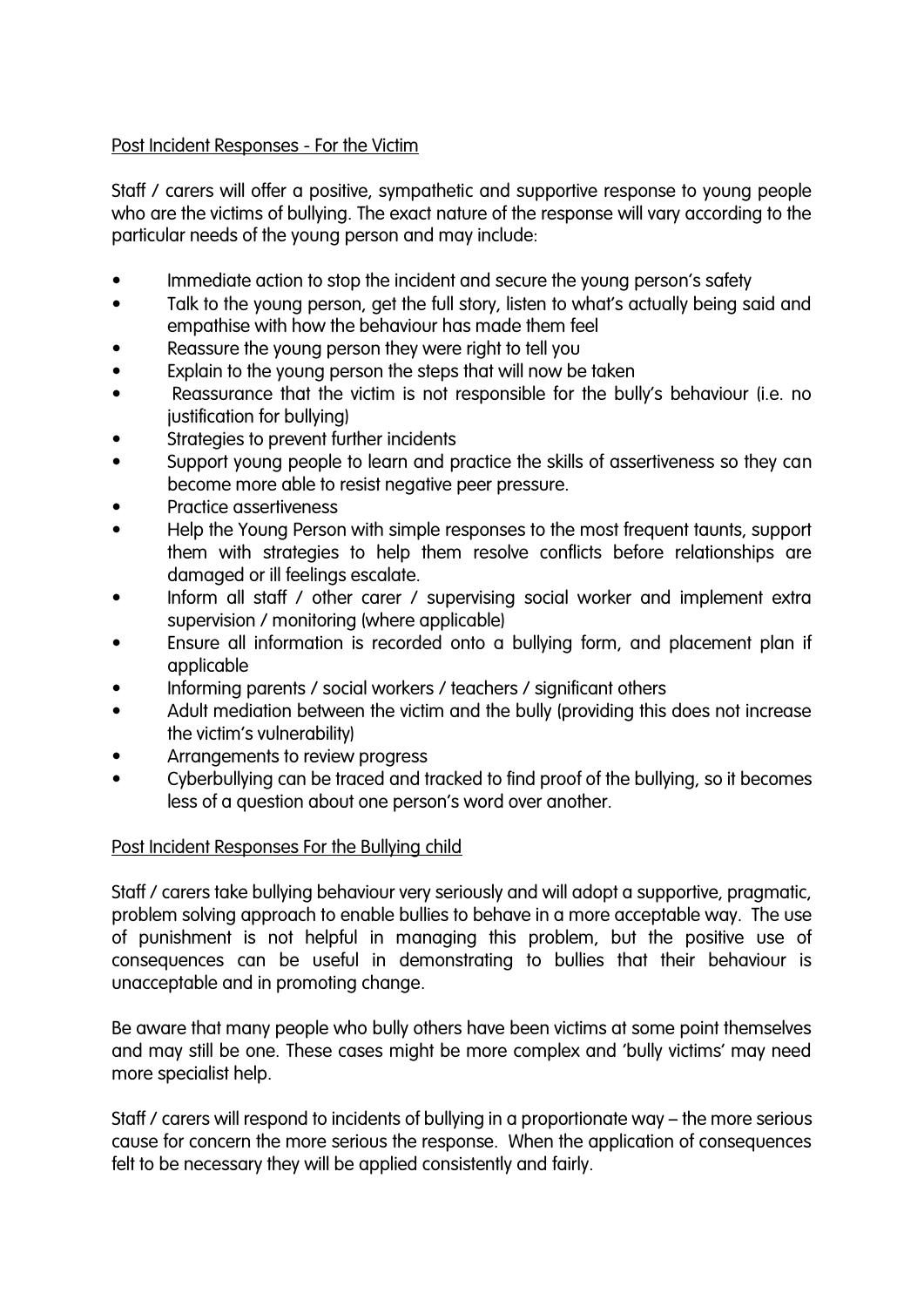In managing incidents of bullying the following options will be considered:

- Immediate action to stop an incident of bullying in progress
- Make it clear that it is the behaviour that is 'bad' and not the child

Talk to the young person, get the full story, listen to what's actually being said and empathise with the young person.

Reinforce the message that their behaviour is not acceptable; don't get into a discussion about the justifications for the behaviour. Adopt the approach that there is no justification for bullying.

Explain that bullying takes many forms, and isn't just physical aggression

- Time out
- Inform all staff / carers and implement extra supervision / monitoring (where applicable)
- The use of consequences
- Informing parents / (supervising) social workers / teachers / significant others
- Make an effort to understand the reasons for the bullying behaviour (The 3 Domains, Behaviour meets Need, Emotional Funnel)
- Counselling / instruction in alternative ways of behaving
- Adult mediation with the victim (providing it does not increase victim vulnerability)
- Give the perpetrator other ways to deal with the need to bully redirect anger in a positive way (sports, boxing, punch bag\*, anger management counselling etc.)
- Rewards / positive reinforcement for young people to promote change and bring unacceptable behaviour under control (Confrontation / Collaboration)
- Ensure all information is reported & recorded onto a bullying form, and placement plan if applicable
- Placement plan sessions to reinforce inappropriateness of bullying behaviours take place
- Be prepared to implement separation plans if bullying is / becomes serious
- Review of viability of placement (for seriously violent young people)

\* Always provide boxing lessons on how to use a punch bag and appropriate equipment (i.e. gloves) to minimise damage or injury to wrists, fists and knuckles.

## Procedure Guidance

Recording of bullying incidents is managed by the following steps:

When a bullying incident occurs the incident must be recorded on a bullying incident form (YP – Bullying Incident Form) outlining what has happened and any follow up action required. By this we mean risk management strategies reviewed and updated, planned individual work sessions around bullying, bullying competitions, education around bullying.